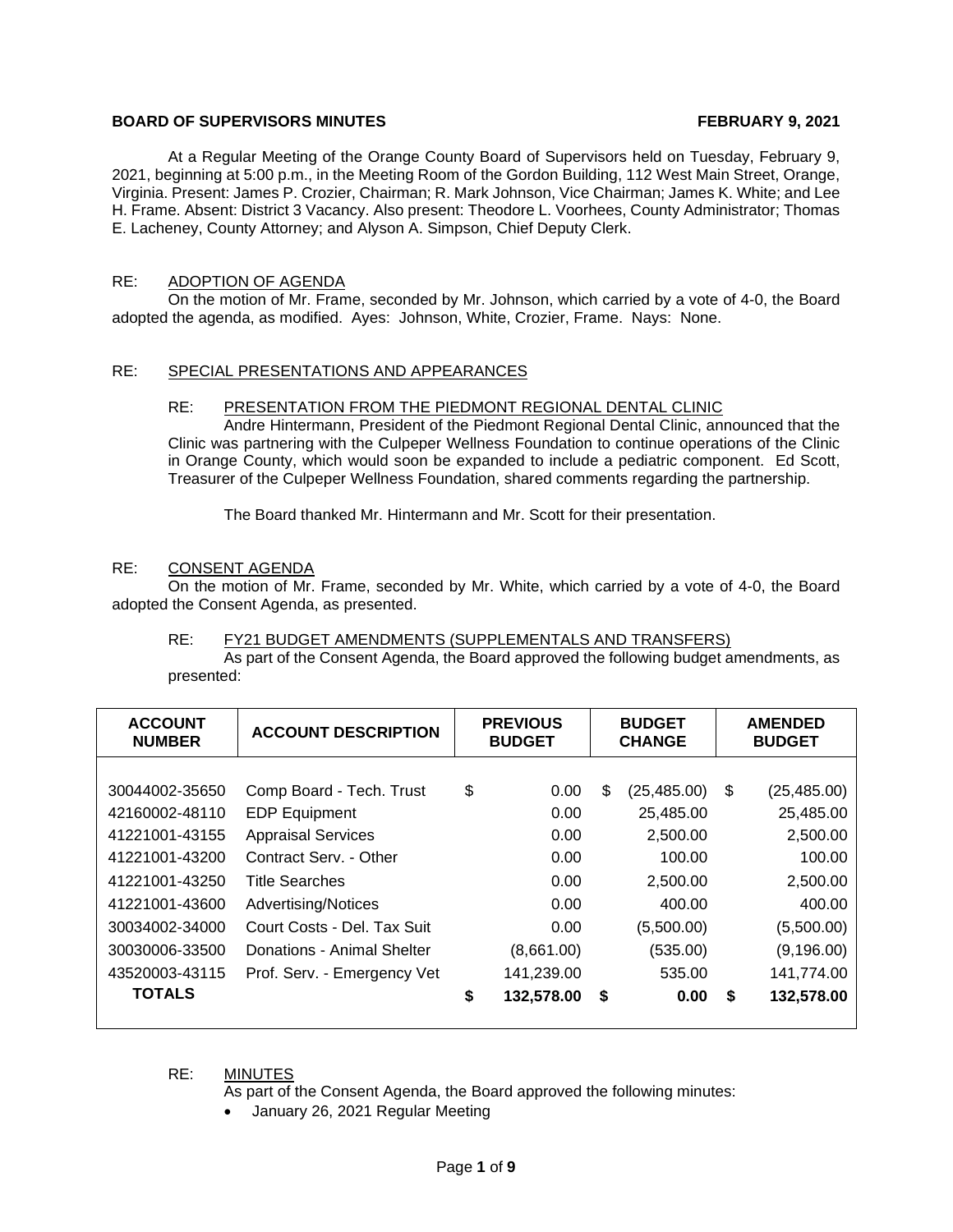## RE: NEW BUSINESS

RE: RATIFICATION OF CONTRACT ACC-01-21AC WITH ABBY CONSTRUCTION COMPANY, INC. FOR RENOVATIONS IN THE BASEMENT OF THE COMMUNITY DEVELOPMENT BUILDING

Amanda Amos, Procurement Coordinator, explained that staff was seeking the Board's ratification of Contract ACC-01-21AC with Abby Construction Company, Inc. The contract, a cooperative contract with the University of Mary Washington, had been executed for the renovation of vacant office space located in the basement of the Community Development Building.

Ms. Amos indicated the scope of the contract was to create five (5) modern offices, an ADA-compliant restroom, a conference room, and a kitchenette, for FiberLync (Broadband Authority) staff. She added that, in order to expedite the start of construction, the County Administrator had executed the contract with a base contract price of \$98,194. However, the vendor presented additional options outside of the base price totaling \$16,346, which focused around changing the entrance, eliminating the existing ramp, and dealing with related drainage. Ms. Amos stated that, because the total value of the contract exceeded the delegated authority, staff was requesting that the Board ratify the entire contract in the total amount of \$114,540.

Discussion ensued among the Board regarding: a permanent fix to address the drainage.

On the motion of Mr. Frame, seconded by Mr. White, which carried by a vote of 4-0, the Board ratified the County Administrator's execution of Contract ACC-01-21AC with Abby Construction Company, Inc. for renovations in the Basement of the Community Development Building, in the base amount of \$98,194 and with contract options in the amount of \$16,346, for a total amount of \$114,540, as presented.

Ayes: Johnson, White, Crozier, Frame. Nays: None.

# RE: ACCEPTANCE OF THE CONTRACT WITH FEDERAL ENGINEERING FROM THE BROADBAND AUTHORITY (FIBERLYNC) TO THE BOARD OF SUPERVISORS

Amanda Amos, Procurement Coordinator, explained that the Broadband Authority (FiberLync) had previously been assigned management of contracts, both current and future, with Federal Engineering pertaining to Radio Engineering and Consulting Services. The assignment was from the Board of Supervisors. She indicated that, because the contract consisted of task orders for the Land Mobile Radio System, staff was requesting the Board of Supervisors accept assignment of the contract back from the Broadband Authority so the contract could continue being managed by County staff.

On the motion of Mr. White, seconded by Mr. Johnson, which carried by a vote of 4-0, the Board authorized the County Attorney and the County Administrator to accept and assign management of Contract FE-00-17NT with Federal Engineering from the Broadband Authority for Radio Engineering and Consulting Services, contingent upon action by the Broadband Authority to reassign the contract, as presented.

Ayes: Johnson, White, Crozier, Frame. Nays: None.

- RE: OLD BUSINESS
	- RE: STA 20-01 *(SUBDIVISION TEXT AMENDMENT; CARRIED OVER FROM THE JANUARY 26, 2021 PUBLIC HEARING)*

Sandra Thornton, Planning Services Manager, briefly reviewed the proposed amendment to the Subdivision Ordinance, which had been opened for Public Hearing on January 26, 2021.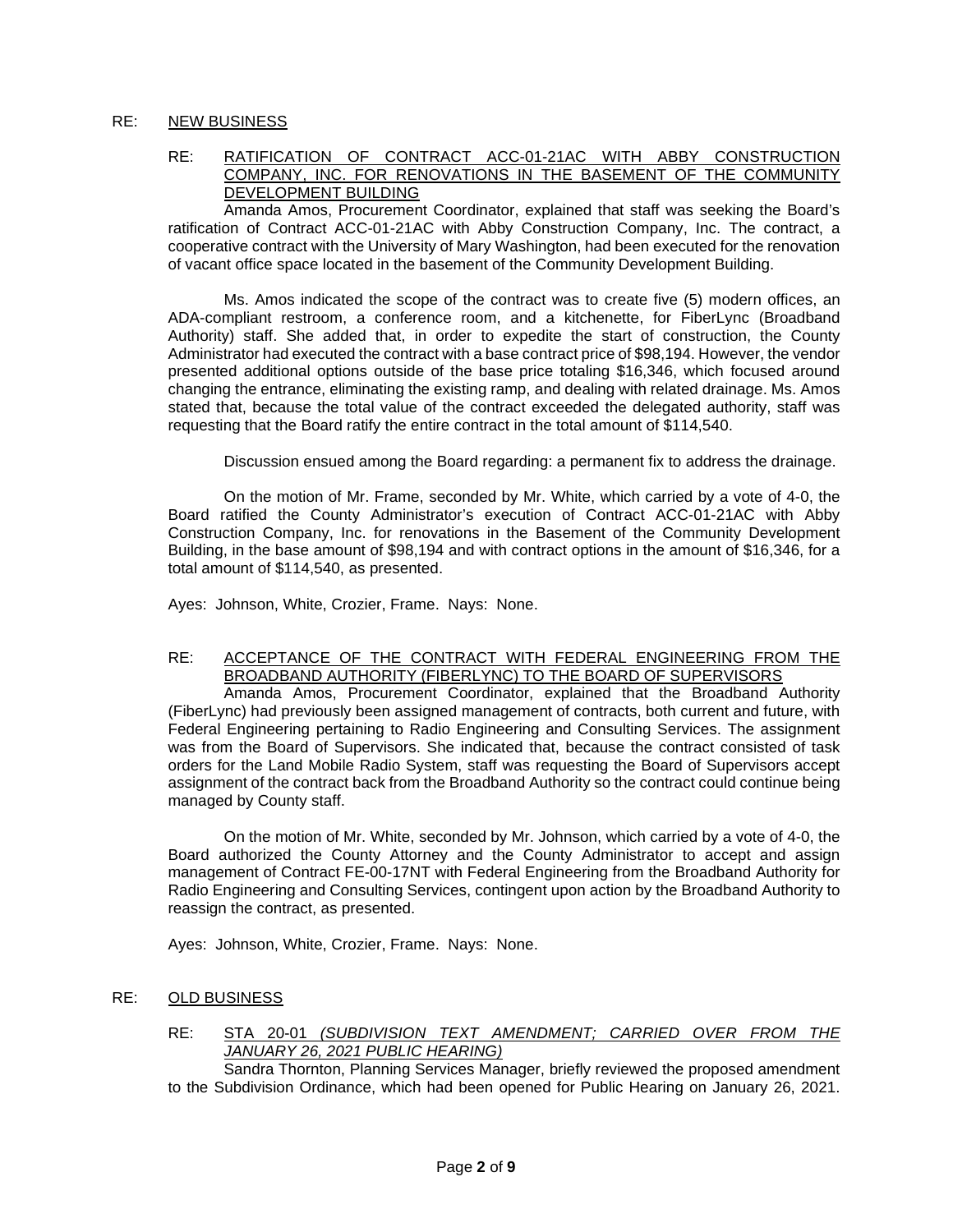She reviewed the history of the amendment and the Planning Commission's recommendation of approval.

Chairman Crozier closed the public hearing.

On the motion of Mr. Frame, seconded by Mr. White, which carried by a vote of 4-0, the Board adopted the following ordinance, as presented:

#### ORDINANCE APPROVING AMENDMENTS TO ARTICLE II (ADMINISTRATION), SECTION 54 (SUBDIVISIONS), OF THE ORANGE COUNTY CODE OF ORDINANCES CONCERNING MODIFICATIONS, WAIVER REQUESTS, AND APPEALS THERETO

WHEREAS, the Planning Commission previously initiated action on amendments to Article II (Administration), Section 54 (Subdivisions), of the Orange County Code of Ordinances concerning modifications, waiver requests, and appeals thereto, specifically related to provision of notice when a waiver is granted; and

WHEREAS, the Assistant County Attorney prepared recommended language for the text amendments, which was presented to the Planning Commission for consideration; and

WHEREAS, the Planning Commission advertised and held a remote Public Hearing on the proposed text amendments on November 5, 2020, and continued the matter and made its recommendation to the Board of Supervisors on December 3, 2020; and

WHEREAS, after discussing the proposed text amendments, the Planning Commission recommended approval of the proposed text amendments to the Board of Supervisors, as presented during its meeting; and

WHEREAS, the Board of Supervisors advertised and opened a Public Hearing on the proposed text amendments on January 26, 2021, and closed said Public Hearing on February 9, 2021; and

WHEREAS, following discussion at the Public Hearing, the Board of Supervisors hereby supports the proposed text amendments, as modified during its meeting; and

WHEREAS, public necessity, convenience, general welfare, and/or good zoning practice also support approval of the proposed text amendments;

NOW, THEREFORE, BE IT ORDAINED, on this 9<sup>th</sup> day of February, 2021, that the Orange County Board of Supervisors hereby approves the proposed amendments to Article II (Administration), Section 54 (Subdivisions), of the Orange County Code of Ordinances concerning modifications, waiver requests, and appeals thereto, specifically related to provision of notice when a waiver is granted, as modified and shown below.

Ayes: Johnson, White, Crozier, Frame. Nays: None.

#### Amendments to the Orange County Code of Ordinances

As adopted in Ord. No. 210209 – 6A by the Orange County Board of Supervisors on February 9, 2021

Chapter 54 - Subdivisions

Article II - Administration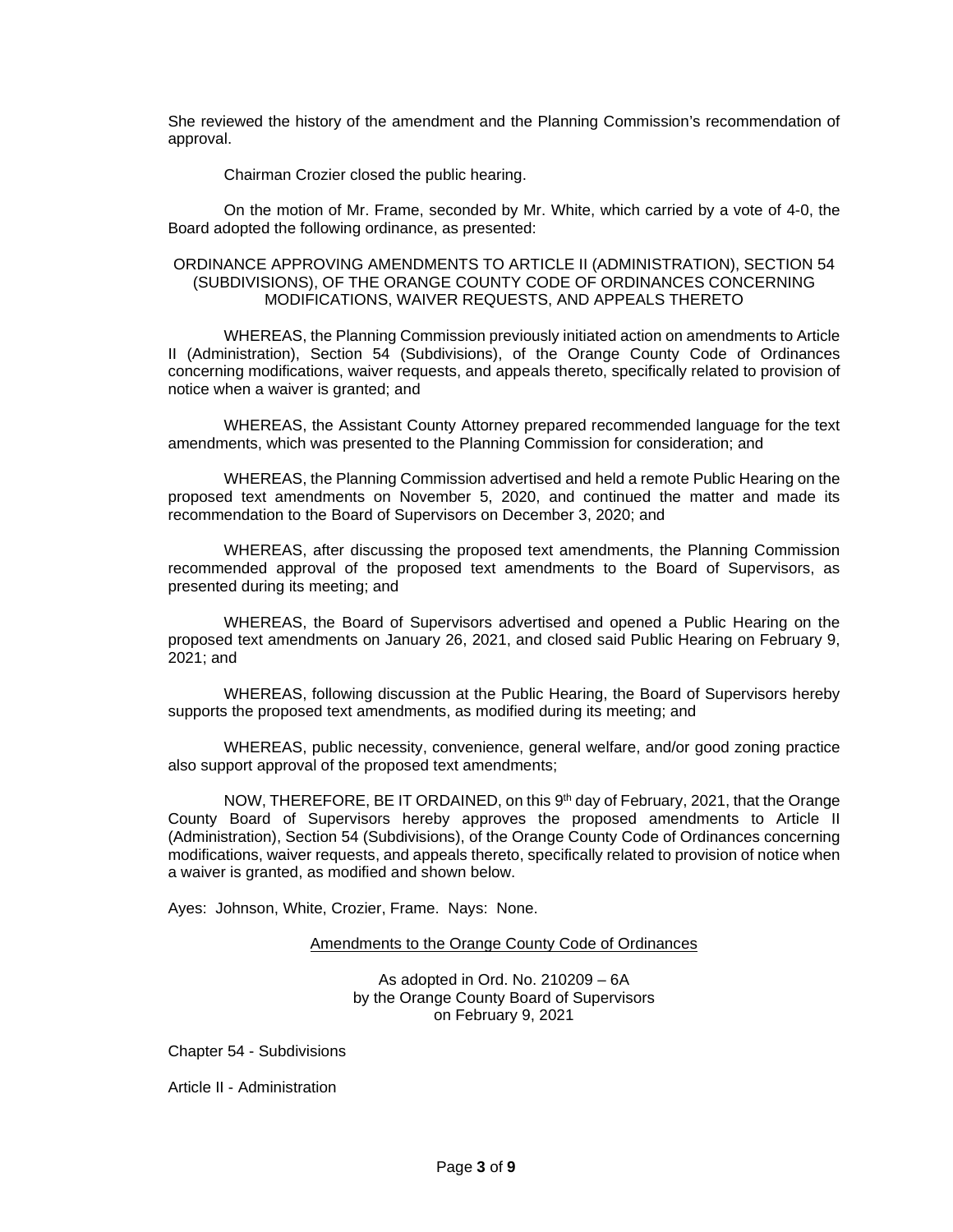Sec. 54-20 – Modifications, Waiver Requests, and Appeals Thereto.

- a. Where specifically authorized herein, one or more of the provisions of this Ordinance may be modified or waived by the Subdivision Agent upon demonstration by the subdivider that there exists an unusual situation or where strict adherence to said provisions would result in substantial injustice or hardship. However, when granting such a waiver or modification, the Subdivision Agent shall notify the Planning Commission contemporaneously with the applicant; and such notice shall be recorded in the agenda of the next meeting of the Planning Commission following the grant of the waiver or modification. Waivers shall not be issued or used to circumvent any requirement of this Ordinance or other regulation.
- b. The subdivider shall provide written notice of the waiver request to all adjoining property owners. Said notice shall be issued by the Subdivision Agent and the cost of providing the notice shall be paid by the subdivider.
- bc. A waiver or modification request shall be submitted in writing to the Subdivision Agent with or prior to an application for plat/plan review. Such a request shall include a specific statement of relief requested, the nature of the injustice or hardship incurred, and the reasoning why the request should be granted. The Subdivision Agent may reasonably require additional materials related to the request in order to render a decision. Such a decision shall be rendered within thirty (30) days of receipt of the request. Failure to render a decision shall automatically cause for referral to the Board of Supervisors for a decision.
- cd. Any person aggrieved by a waiver or modification decision made by the Subdivision Agent may appeal that decision to the Board of Supervisors. Such appeal shall be in writing and must be filed with the clerk of the Board within thirty (30) days of the date of the aggrieved party's notice of the Subdivision Agent's decision. The Board shall consider the appeal during a regular meeting within forty-five (45) days of the date of the appeal. The decision of the Board shall be final and unappealable.
- e. In the case of an appeal to the Board of Supervisors of the Subdivision Agent's waiver or modification decision, notice (as provided in subsection (b) above) shall be deemed to have taken place when:
	- i. The applicant was notified (in the case of appeal by an applicant);
	- ii. The Planning Commissioner was notified (in the case of appeal by an aggrieved Commissioner);
	- iii. When the notice was recorded in the agenda of a meeting of the Planning Commission (in the case of an appeal by any other aggrieved person); or
	- iv. When the aggrieved party received actual notice (including the full text of such decision), but only if the aggrieved person receives such actual notice prior to any of the deadlines described in paragraphs (i) through (iii).
- RE: ZTA 20-01 *(ZONING TEXT AMENDMENT; CARRIED OVER FROM THE JANUARY 26, 2021 PUBLIC HEARING)*

Sandra Thornton, Planning Services Manager, briefly reviewed the proposed amendment to the Zoning Ordinance, which had been opened for Public Hearing on January 26, 2021. She reviewed the history of the amendment and the Planning Commission's recommendation of approval.

Chairman Crozier closed the public hearing.

On the motion of Mr. Frame, seconded by Mr. White, which carried by a vote of 4-0, the Board adopted the following ordinance, as presented: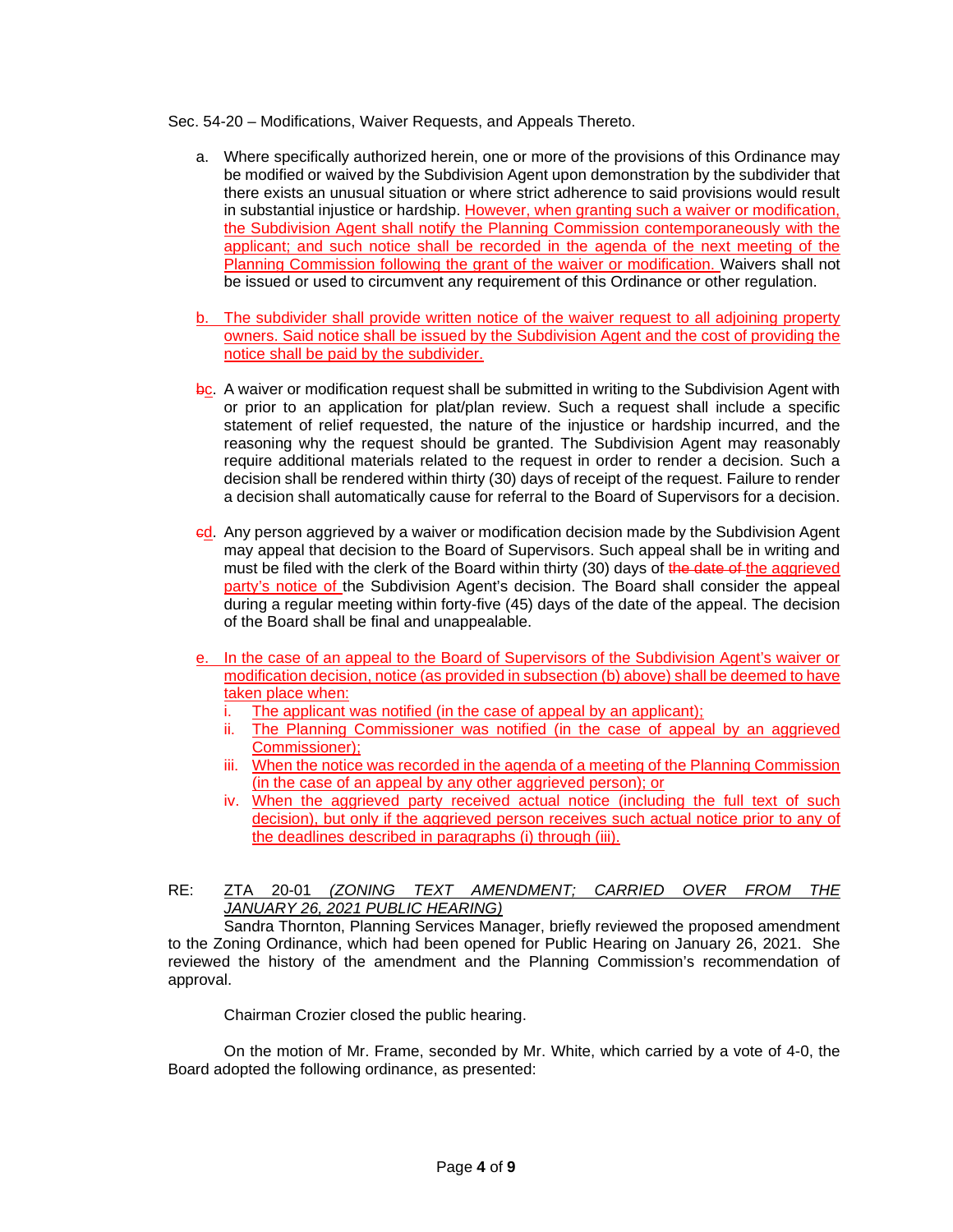#### ORDINANCE APPROVING AMENDMENTS TO ARTICLE IV (DISTRICT REGULATIONS), SECTION 70 (ZONING), OF THE ORANGE COUNTY CODE OF ORDINANCES CONCERNING THE ELIMINATION OF CONTRADICTIONS REGARDING THE GRANTING OF SPECIAL EXCEPTIONS BY THE BOARD OF ZONING APPEALS

WHEREAS, Planning Commission action was previously initiated on amendments to Article IV (District Regulations), Section 70 (Zoning), of the Orange County Code of Ordinances concerning the elimination of contradictions regarding the granting of special exceptions by the Board of Zoning Appeals; and

WHEREAS, the Assistant County Attorney prepared recommended language for the text amendments, which was presented to the Planning Commission for consideration; and

WHEREAS, the Planning Commission advertised and held a remote Public Hearing on the proposed text amendments on November 5, 2020, and continued the matter and made its recommendation to the Board of Supervisors on December 3, 2020; and

WHEREAS, after discussing the proposed text amendments, the Planning Commission recommended approval of the proposed text amendments to the Board of Supervisors, as presented during its meeting; and

WHEREAS, the Board of Supervisors advertised and opened a Public Hearing on the proposed text amendments on January 26, 2021, and closed said Public Hearing on February 9, 2021; and

WHEREAS, following discussion at the Public Hearing, the Board of Supervisors hereby supports the proposed text amendments, as presented during its meeting; and

WHEREAS, public necessity, convenience, general welfare, and/or good zoning practice also support approval of the proposed text amendments;

NOW, THEREFORE, BE IT ORDAINED, on this 9<sup>th</sup> day of February, 2021, that the Orange County Board of Supervisors hereby approves the proposed amendments to Article IV (District Regulations), Section 70 (Zoning), of the Orange County Code of Ordinances concerning the elimination of contradictions regarding the granting of special exceptions by the Board of Zoning Appeals, as presented and shown below.

Ayes: Johnson, White, Crozier, Frame. Nays: None.

#### Amendments to the Orange County Code of Ordinances

As adopted in Ord. No. 210209 – 6B by the Orange County Board of Supervisors on February 9, 2021

Chapter 70 - Zoning

Article IV - District Regulations

Sec. 70-306 – Setback and Yards.

 $[...]$ 

(h) The zoning administrator may authorize construction of an unenclosed porch no more than ten feet deep to be attached to a single-family dwelling, irrespective of setbacks or required yards, upon finding in writing that such porch will not be detrimental to adjoining property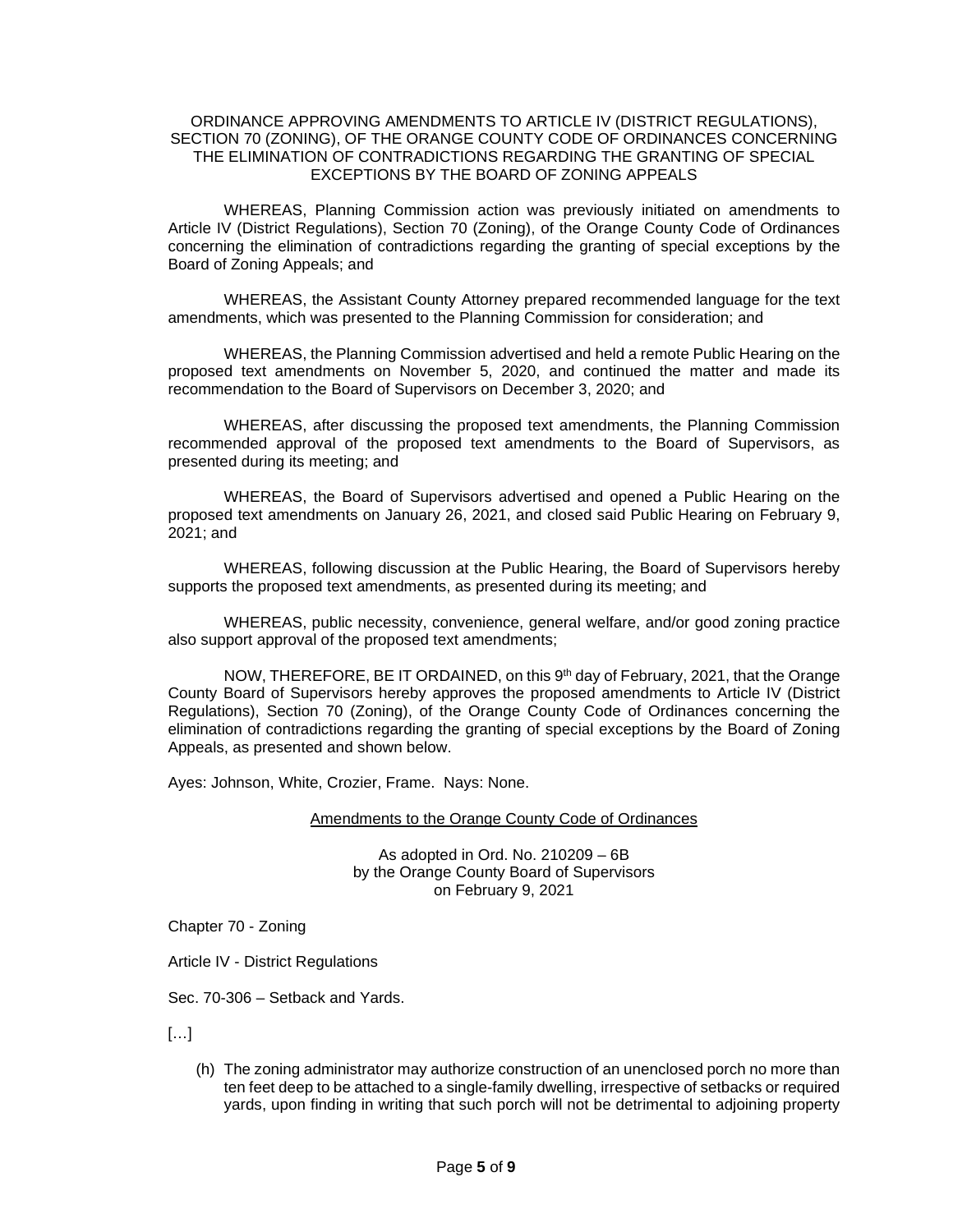or the intent of this chapter. If the zoning administrator does not make such finding, the board of zoning appeals may grant a special exception for such porch.

 $[...]$ 

Sec. 70-336 – Setback and Yards.

[…]

(g) The zoning administrator may authorize construction of an unenclosed porch no more than ten feet deep to be attached to a single-family dwelling, irrespective of setbacks or required yards, upon finding in writing that such porch will not be detrimental to adjoining property or the intent of this chapter. If the zoning administrator does not make such finding, the board of zoning appeals may grant a special exception for such porch.

 $[...]$ 

Sec. 70-366 – Setback and Yards.

[…]

(6) The zoning administrator may authorize construction of an unenclosed porch no more than ten feet deep to be attached to a single-family dwelling, irrespective of setbacks or required yards, upon finding in writing that such porch will not be detrimental to adjoining property or the intent of this chapter. If the zoning administrator does not make such finding, the board of zoning appeals may grant a special exception for such porch.

 $[...]$ 

- RE: DEPARTMENT DIRECTOR / CONSTITUTIONAL OFFICER REPORTS There were no Department Director or Constitutional Officer Reports at this time.
- RE: COUNTY ATTORNEY'S REPORT The County Attorney had nothing to report on at this time.

# RE: COUNTY ADMINISTRATOR'S REPORT

# RE: BOARD OF SUPERVISORS' TWO-YEAR STRATEGIC PRIORITIES; FY21 SECOND QUARTER UPDATE

Theodore L. Voorhees, County Administrator, provided a quarterly update on the Board's Two-Year Strategic Priorities, reviewing the progress that had been made on each priority to-date and highlighting achievements related to each priority.

The Board took the information regarding its Two-Year Strategic Priorities under advisement, and there was no action taken at this time.

RE: BOARD COMMENT

There was no Board Comment at this time.

## RE: INFORMATIONAL ITEMS

The Board received the following correspondence for its information:

• Tourism Quarterly Report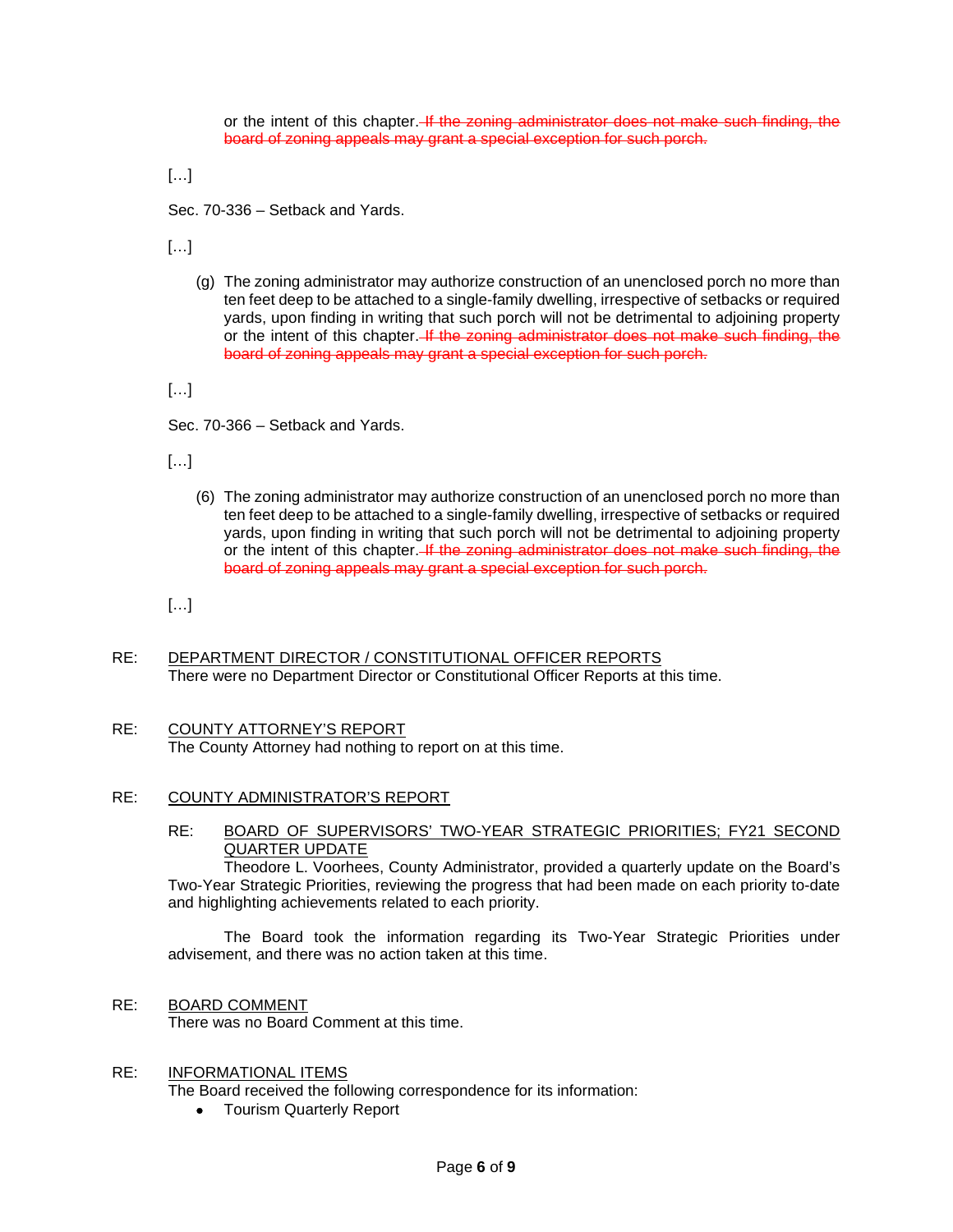- Emergency Communications Center Semi-Annual Report
- Health Center Commission Minutes; November 6, 2020
- VDOT Monthly Report for February

# RE: APPOINTMENTS TO BOARDS, COMMISSIONS, AND COMMITTEES

By consensus, the Board re-appointed Sam Kessler as an At-Large Member of the Health Center Commission for a four-year term, with said term commencing April 1, 2021 and expiring on March 31, 2025.

## RE: CALENDAR

The Board received copies of its calendar of meetings for the months of February 2021, March 2021, and April 2021.

# RE: SCHEDULE A PUBLIC HEARING FOR REZ 21-01 (PATCH BREWING)

On the motion of Mr. Frame, seconded by Mr. White, which carried by a vote of 4-0, the Board authorized staff to advertise for and schedule a Public Hearing for REZ 21-01 (Patch Brewing) on Tuesday, March 9, 2021, as presented.

Ayes: Johnson, White, Crozier, Frame. Nays: None.

#### RE: CLOSED MEETING

At 5:39 p.m., Mr. Lacheney read the following motion authorizing Closed Meeting:

WHEREAS, the Orange County Board of Supervisors desired to discuss in Closed Meeting the following matters:

- Discussion, consideration, or interview of prospective candidates for appointment as Interim District Three Supervisor. - *§2.2-3711(A)(1) of the Code of Virginia*
- Consultation with legal counsel pertaining to actual or probable litigation, where such consultation in open meeting would adversely affect the negotiating or litigating posture of the public body concerning Rapidan Service Authority and solar power. - *§2.2-3711(A)(7) of the Code of Virginia*

WHEREAS, pursuant to §§2.2-3711 (A)(1) and (A)(7) of the Code of Virginia, such discussions may occur in Closed Meeting;

NOW, THEREFORE, BE IT RESOLVED, that the Orange County Board of Supervisors hereby authorized discussion of the aforestated matters in Closed Meeting.

On the motion of Mr. Johnson, seconded by Mr. Frame, which carried by a vote of 4-0, the Board adopted the resolution authorizing Closed Meeting, as presented. Ayes: Johnson, White, Crozier, Frame. Nays: None.

RE: RECESS CLOSED MEETING The Board recessed its Closed Meeting at 6:06 p.m.

## RE: PUBLIC HEARING #1; ZTA 20-02

Sandra Thornton, Planning Services Manager, presented the staff report regarding proposed amendments to the Orange County Zoning Ordinance to reduce the setback of an identified portion of Route 20 in Barboursville. She reviewed the proposed language, indicating that the Planning Commission's vote resulted in a recommendation of approval.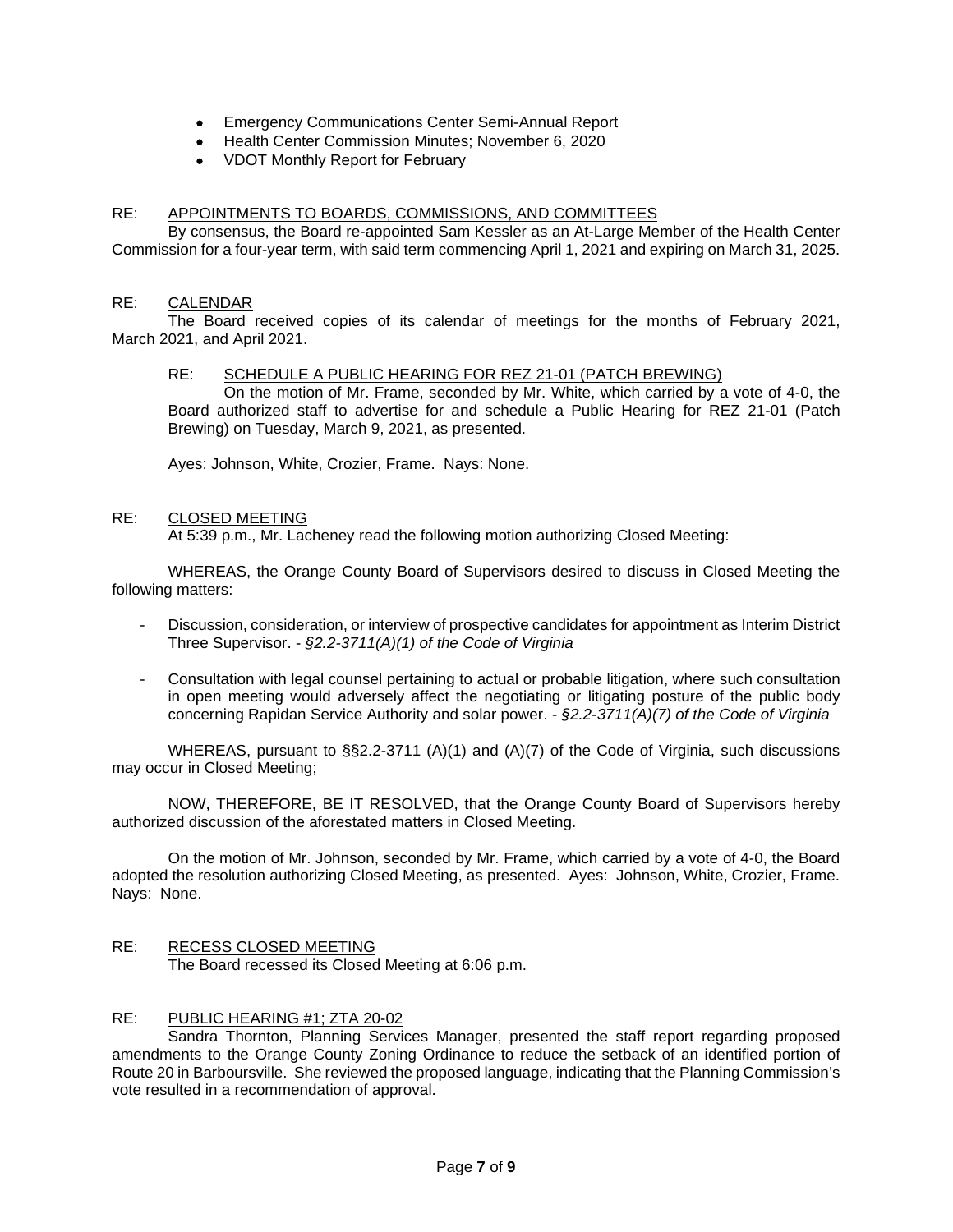At 6:08 p.m., Chairman Crozier called the Public Hearing to order to receive comments on the following:

# ZTA 20-02

The Board of Supervisors will consider an amendment to Section 70-646 (5) of the Zoning Ordinance. The purpose of the amendment is to reduce the required setback from the right-of-way of Constitution Highway (State Route 20) between Hardwick Mountain Drive and Maudes Lane in the vicinity of Barboursville from 300 feet to 150 feet.

Chairman Crozier read the following statement:

Because this meeting is being conducted remotely, there is no opportunity for physical public access to the meeting and no opportunity for public comment. However, all interested persons are invited to submit written comments for the Board's consideration. Written comments may be submitted by mail or by email and must be received by 5:00 p.m. on Monday, February 22, 2021. The Board intends to close the Public Hearing and consider this matter at its Regular Meeting on Tuesday, February 23, 2021, after reviewing any written comments received.

# RE: PUBLIC HEARING #2; PROPOSED SUPPLEMENTAL APPROPRIATION AND BUDGET AMENDMENT

Glenda Bradley, Assistant County Administrator for Management Services, explained this public hearing was required by the Code of Virginia §15.2-2507, as the amount of the budget amendment exceeded 1% of the total annual budget. She indicated the supplemental appropriation and budget amendment represented the appropriation of General Fund savings from FY20 as a result of using CARES Act funds for presumptive public safety salaries under the US Treasury's guidance for the Coronavirus Relief Fund. Ms. Bradley added that the transfer of General Fund savings would allow the remaining projects approved in the CARES Act spending plans to be completed without being subject to the time constraints of the CARES Act.

At 6:12 p.m., Chairman Crozier called the Public Hearing to order to receive comments on the following:

## PROPOSED SUPPLEMENTAL APPROPRIATION AND BUDGET AMENDMENT

Pursuant to §15.2-2507 VA Code Ann., the Board of Supervisors will consider a supplemental appropriation and budget amendment. The County experienced General Fund savings in FY20 as a result of using CARES Act funds for presumptive public safety salaries under the US Treasury's guidance for the Coronavirus Relief Fund. The transfer of General Fund savings will allow the remaining projects approved in the original CARES Act spending plans to be completed without being subject to the time constraints of the CARES Act. Said amendment will consist of appropriation of the General Fund savings in the amount of \$2,321,279.

## Chairman Crozier read the following statement:

Because this meeting is being conducted remotely, there is no opportunity for physical public access to the meeting and no opportunity for public comment. However, all interested persons are invited to submit written comments for the Board's consideration. Written comments may be submitted by mail or by email and must be received by 5:00 p.m. on Monday, February 22, 2021. The Board intends to close the Public Hearing and consider this matter at its Regular Meeting on Tuesday, February 23, 2021, after reviewing any written comments received.

RE: RECONVENE CLOSED MEETING The Board reconvened its Closed Meeting at 6:13 p.m.